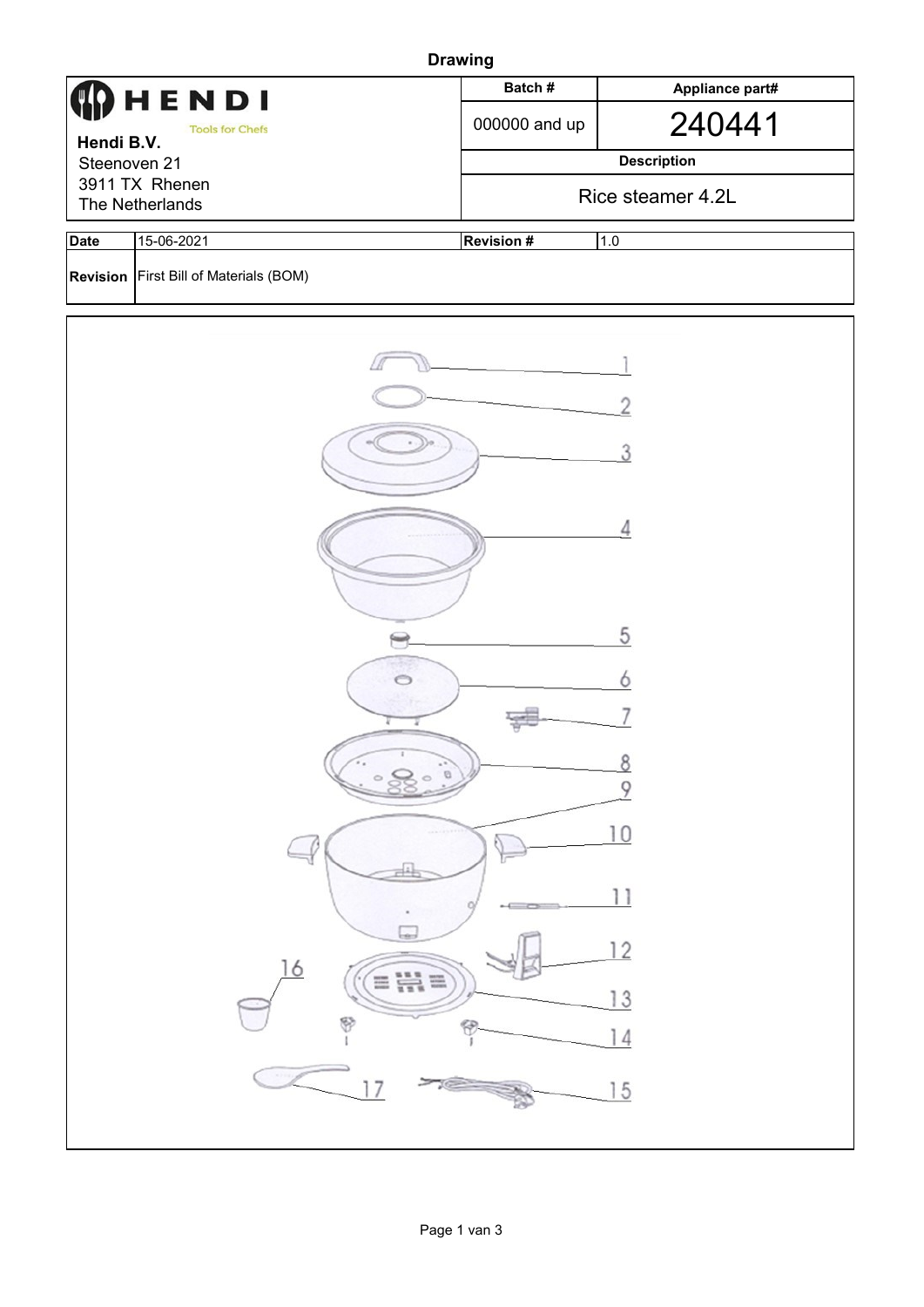## **Bill of materials (BOM)**

|                                                      |                                               | ן ווירען נוומנטוומוס (טווע |                         |                        |                |  |  |
|------------------------------------------------------|-----------------------------------------------|----------------------------|-------------------------|------------------------|----------------|--|--|
| <b>HENDI</b><br><b>Tools for Chefs</b><br>Hendi B.V. |                                               |                            | Batch#                  | Appliance part#        |                |  |  |
|                                                      |                                               |                            | 000000 and up           | 240441                 |                |  |  |
| Steenoven 21                                         |                                               |                            | <b>Description</b>      |                        |                |  |  |
| 3911 TX Rhenen<br>The Netherlands                    |                                               |                            | Rice steamer 4.2L       |                        |                |  |  |
| <b>Date</b>                                          | 15-06-2021                                    |                            | <b>Revision#</b><br>1.0 |                        |                |  |  |
|                                                      | <b>Revision</b> First Bill of Materials (BOM) |                            |                         |                        |                |  |  |
| <b>Item</b>                                          | <b>Description</b>                            | Part#                      | Quantity                | <b>Remark</b>          | <b>Picture</b> |  |  |
| 1                                                    | <b>Handle lid</b>                             | 959978                     | 1                       |                        |                |  |  |
| 2                                                    | Lid cover                                     | n/a                        | 1                       |                        |                |  |  |
| 3                                                    | Lid                                           | n/a                        | 1                       | Incl item 1 and 2      |                |  |  |
| 4                                                    | Aluminum pot                                  | 960059                     | 1                       |                        |                |  |  |
| 5                                                    | Thermo switch (magnetic)                      | 960066                     | 1                       |                        |                |  |  |
| 6                                                    | <b>Heating element</b>                        | 960073                     | 1                       |                        |                |  |  |
| $\overline{7}$                                       | Thermostat                                    | 960080                     | 1                       |                        |                |  |  |
| 8                                                    | Mounting bracket                              | n/a                        | 1                       |                        |                |  |  |
| $\overline{9}$                                       | Housing                                       | n/a                        | 1                       |                        |                |  |  |
| 10                                                   | Handle                                        | 959985                     | $\overline{c}$          | Set of 2 pcs           |                |  |  |
| 11                                                   | Thermal fuse                                  | 960042                     | 1                       |                        |                |  |  |
| 12                                                   | Switch (complete set)                         | 960097                     | 1                       |                        |                |  |  |
| 13                                                   | Housing cover                                 | n/a                        | 1                       |                        |                |  |  |
| 14                                                   | Feet                                          | 960127                     | 3                       | Set of 3 pcs           |                |  |  |
| 15                                                   | Power cord                                    | n/a                        | 1                       |                        |                |  |  |
| 16                                                   | Measuring cup                                 | 959992                     | 1                       |                        |                |  |  |
| 17                                                   | Spoon                                         | n/a                        | 1                       |                        |                |  |  |
|                                                      |                                               |                            |                         |                        |                |  |  |
|                                                      |                                               |                            |                         |                        |                |  |  |
| n/a                                                  | -> not available                              |                            | nss                     | -> not sold separately |                |  |  |